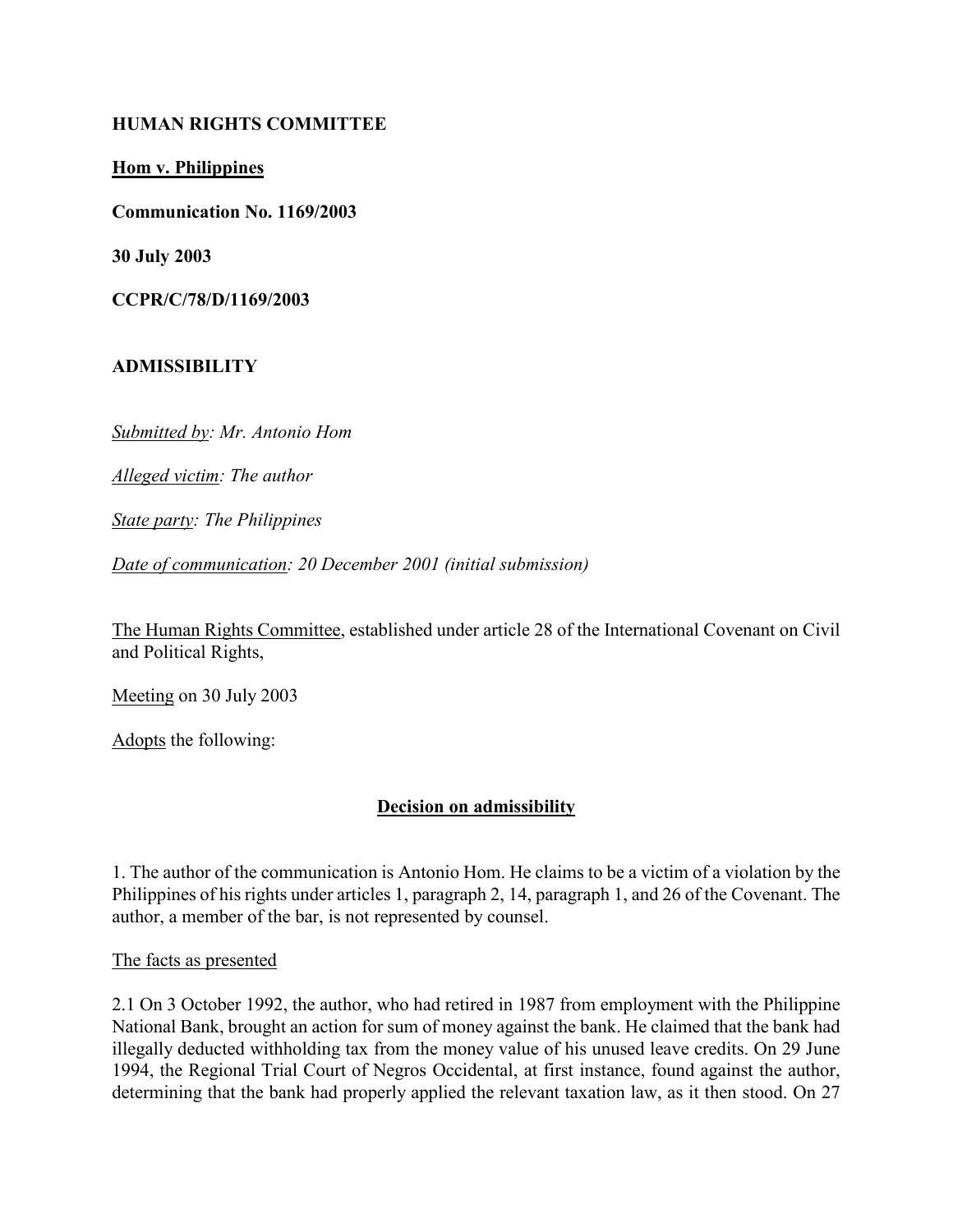October 1998, a bench of three justices of the Manila Court of Appeals dismissed the author's appeal.

2.2 On 25 November 1998, the author moved for review on certiorari of the Court of Appeal's decision on the basis of alleged jurisdictional error. The petition was served and filed by mail, without reasons as to why it was not served and filed in person, as generally required by the applicable rules of procedure.

2.3 On 22 February 1999, the Supreme Court denied the author's motion for review on certiorari of the Court of Appeals' decision, on the basis (i) that the impugned judgment had not been properly certified by a clerk of the court, (ii) that the motion was insufficient in form and substance, and (ii) that the motion had not been personally served.

2.4 On 26 April 1999, the author filed a "motion for reconsideration", arguing that the judgment in question had been properly certified, that his substantive argument was sound, and that there were practical reasons why personal service had not been pursued. On 23 June 1999, the Court finally denied the author's motion for reconsideration of its resolution of 22 February 1999, on the basis that no substantial arguments were raised to warrant such reconsideration.

2.5 On 2 August 1999, the author moved the Supreme Court for reconsideration of its 23 June 1999 decision, making extensive argumentation on the substantive issues of alleged errors of law and miscarriage of justice committed by the lower court. On 8 September 1999, the Supreme Court rejected the author's motion of 2 August 1999, on the basis of procedural rules which excluded consecutive motions for reconsideration from the same party. As a result, on 27 October 1999, judgment was formally entered in the author's case.

2.6 On 25 March 2000, the author complained to the Chief Justice about the denial of his petition for review. On 8 May 2000, a Justice of the Supreme Court responded, explaining that a petitioner had to show prima facie merit in an attack on an appellate decision, without which a petition would be summarily denied. On 26 May 2000, the author again complained to the Chief Justice. On 26 June 2000, the Supreme Court formally noted the author's letter of 25 March 2002 to the Chief Justice, but took no action.

2.7 On 25 August 2000, the author again complained to the Chief Justice. On 21 September 2000, the Chief Justice's Staff Head responded. On 17 October 2000, the author again complained to the Chief Justice's Staff Head contesting the Court's resolution of 22 February 1999. On 24 January 2001, the author complained to Staff Head, contending that the Supreme Court's decisions of 22 February 1999, 23 June 1999, 26 June 2000 and 8 September 1999, as well as the Associate Justice's letter of 8 May 2000, were in error.

2.8 On 24 January 2001, the Supreme Court, treating the author's letter of 17 October 2000, as a third motion for reconsideration, resolved to "reiterate the bases of its ruling" of 22 February 1999 first dismissing the author's appeal. It detailed that (i) the appellate judgment had not been certified by a clerk of that court, as required, (ii) that the author's petition had not explained his failure to render personal service, and (iii) that the petition, "by any standard, is manifestly insufficient in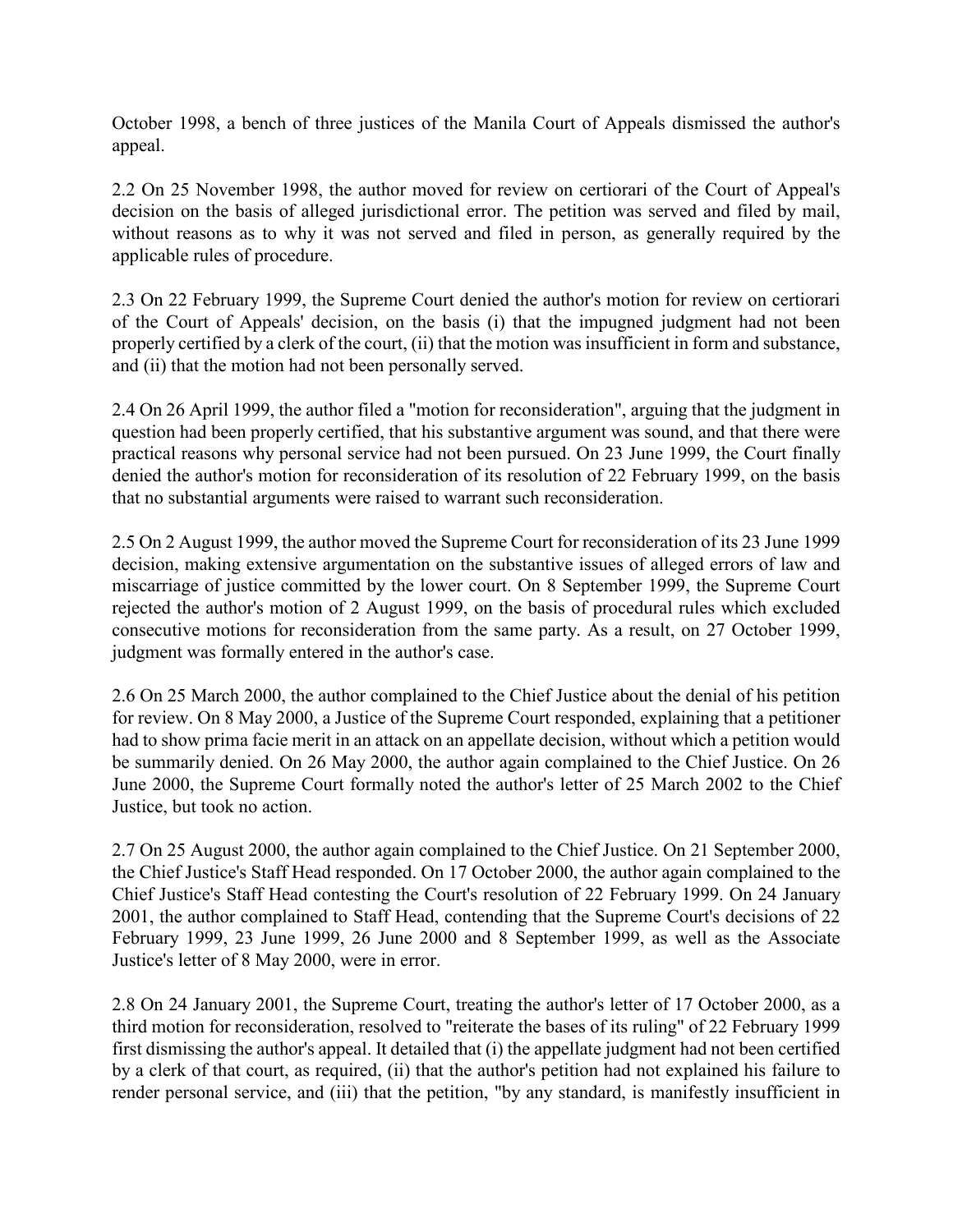form and substance", failing to show prima facie any reversible error committed by the appellate court. It accordingly denied the motion.

## The complaint

3.1 The author claims a violation of article 1, paragraph 2, of the Covenant in that he has been allegedly deprived of his retirement benefits, which constitute the very means of his subsistence.

3.2 He further claims a violation of article 14, paragraph 1, in that he was allegedly denied both equality before the courts and a fair hearing in determining his rights in a suit at law. In particular, the author contends, firstly, that the Supreme Court did nor grant him a hearing, when it stated in its resolution of 24 January 2001 that no further pleading would be entertained in his case. Secondly, the Supreme Court improperly distinguished between certification applied by a Clerk of the Regional Trial Court and a Clerk of the Court of Appeals in finding that procedural requirement not satisfied. Secondly, the Supreme Court decided to treat the author's letter of 17 October 2000 as a third motion for reconsideration, while having earlier decided that it could not receive any further such motions. Thirdly, the Supreme Court improperly rejected his failure to exercise personal service, on the basis that the physical distance involved was obvious and that it had allegedly previously accepted service by mail.

3.3 The author also cites a violation of article 26 as to the equal protection of the law, without further substantiating any argumentation as to this claim.

### Issues and proceedings before the Committee

# Consideration of admissibility

4.1 Before considering any claim contained in a communication, the Human Rights Committee must, in accordance with rule 87 of its rules of procedure, decide whether or not the communication is admissible under the Optional Protocol to the Covenant.

4.2 As to the author's claim under article 1 of the Covenant, the Committee refers to its jurisprudence that, for the purposes of a communication under the Optional Protocol, article 1 cannot on its own be the subject of a communication under the Optional Protocol. (1) Moreover, the author has not presented his communication in the context of any claim of a "people", within the meaning of article 1 of the Covenant. Accordingly, this aspect of the communication falls outside the Optional Protocol ratione materiae and ratione personae, respectively, and the claim is inadmissible under articles 3 and 1 of the Optional Protocol.

4.3 As to the author's claims under articles 14, paragraph 1, the Committee notes that these claims have their origins in a lawsuit by the author concerning the withholding of some 10% in taxes on the value of his unused leave credits upon retirement. To the extent that the communication can be understood as relating to the interpretation of domestic law and further the evaluation of the facts and evidence by the Regional Trial Court, the Committee observes that that the author appealed to the Court of Appeals, which had full authority to address these issues. The Committee refers to its